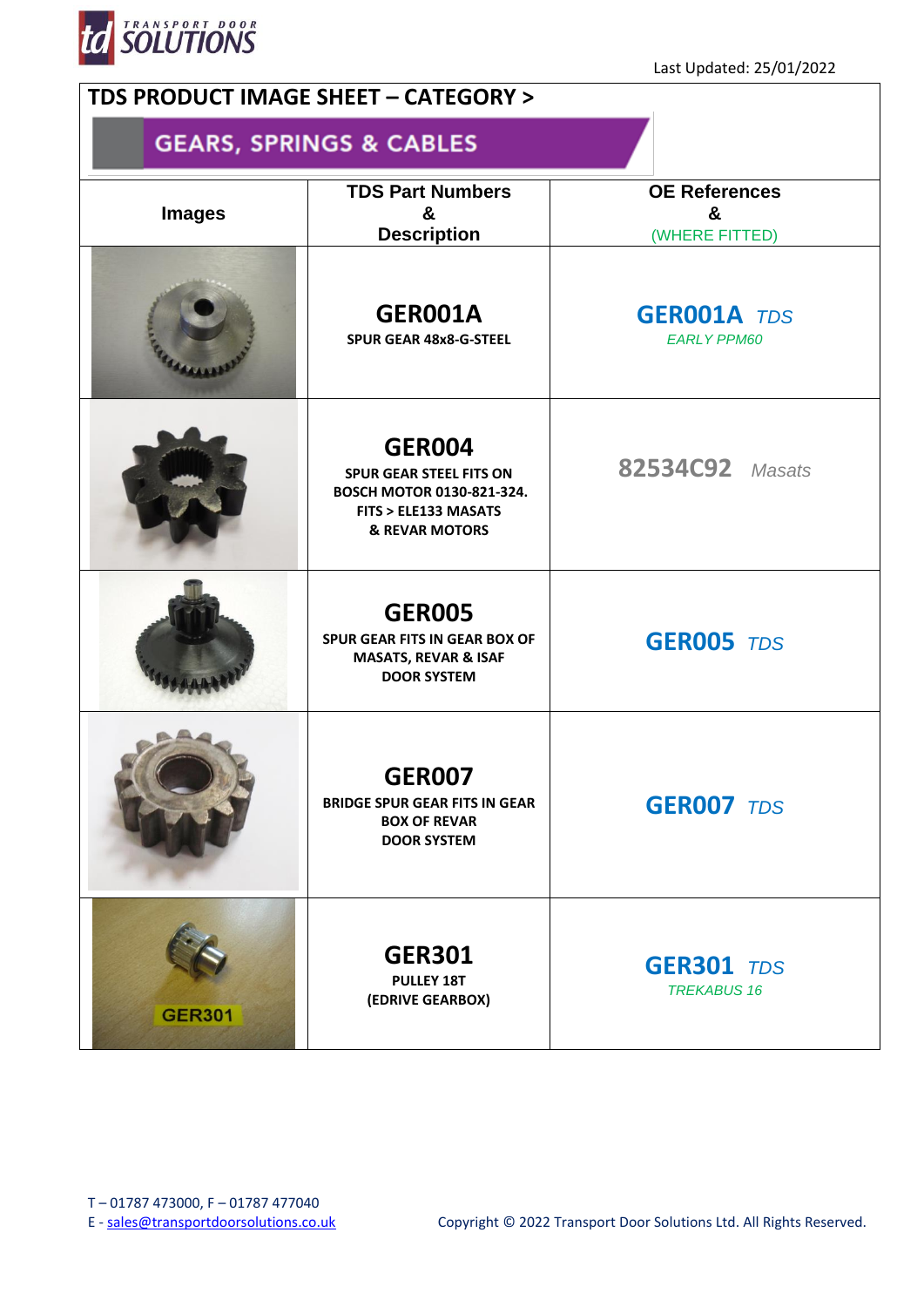

| <b>GER302</b> | <b>GER302</b><br><b>PULLEY 48T</b><br>(EDRIVE GEARBOX)                   | <b>GER302 TDS</b><br><b>TREKABUS 16</b>                                  |
|---------------|--------------------------------------------------------------------------|--------------------------------------------------------------------------|
|               | GER303-01<br><b>DRIVE PULLEY - SPD</b>                                   | <b>H102187</b> Deans<br><b>DEANS BELT GLIDER DOOR</b>                    |
| <b>GER601</b> | <b>GER601</b><br><b>PULLEY BELT 174</b><br>(EDRIVE GEARBOX)              | <b>GER601 TDS</b><br><b>TREKABUS 16</b>                                  |
| <b>GER603</b> | <b>GER603</b><br><b>DRIVE BELT GREEN -3MTR</b>                           | <b>0105149</b> Deans<br><b>DEANS BELT GLIDER DOOR</b><br>6690801N01      |
|               | <b>GER606</b><br><b>DRIVE BELT BLACK - 3MTR</b>                          | <b>0101111</b> Deans<br><b>DEANS BELT PLUG SLIDER DOOR</b><br>6690800N01 |
|               | <b>GER607</b><br><b>SET OF INTERNAL GEARS</b><br><b>FOR EM06 GEARBOX</b> | <b>B603086 BCE</b>                                                       |
|               | <b>LCK301</b><br><b>EMERGENCY RELEASE CABLE</b>                          | <b>LCK301 TDS</b><br><b>TREKABUS 16</b>                                  |

T – 01787 473000, F – 01787 477040<br>E - sales@transportdoorsolutions.co.uk

Copyright © 2022 Transport Door Solutions Ltd. All Rights Reserved.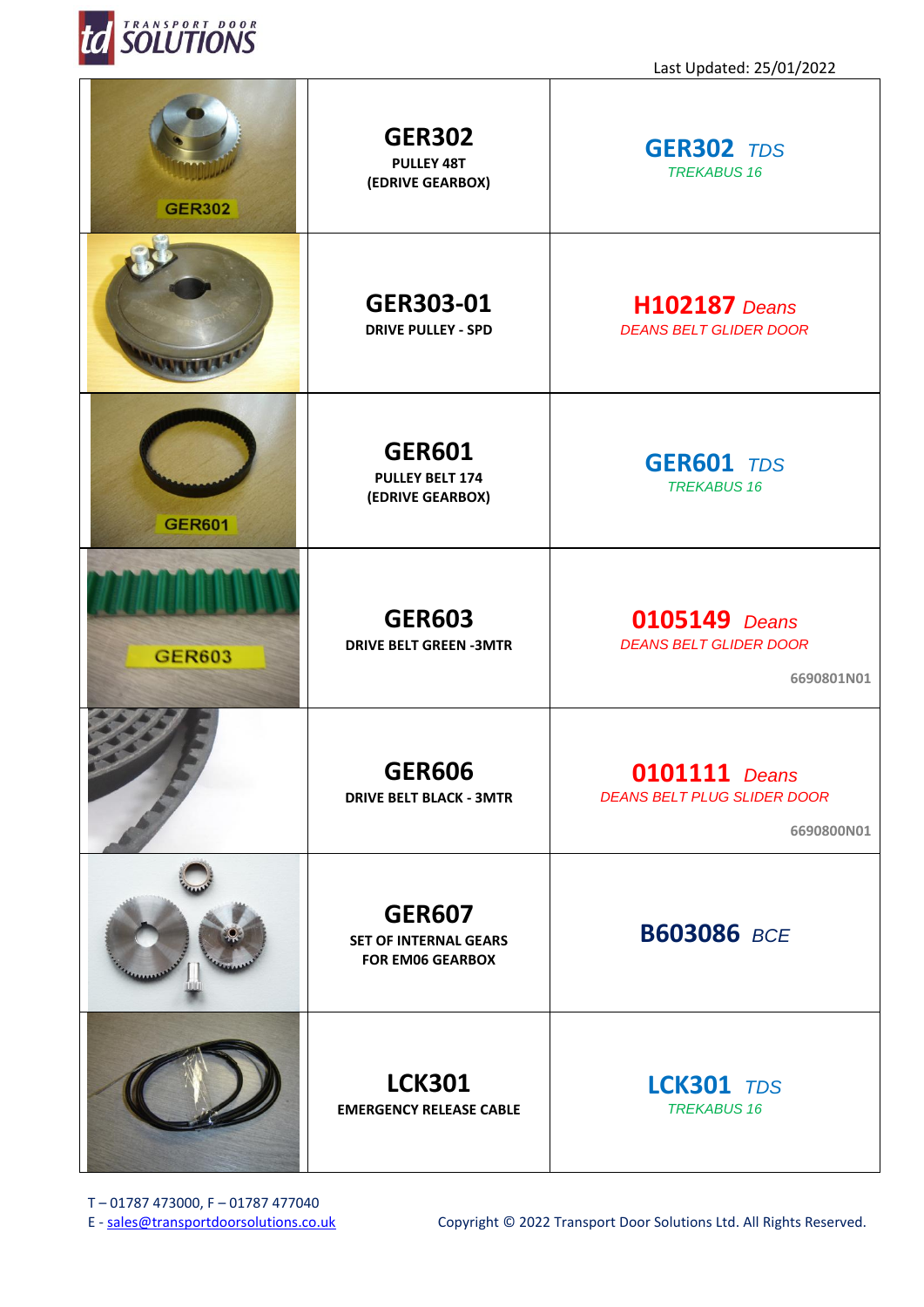

|               | LCK302-2000<br>CABLE INNER 2000x1.5 PEAR END<br>LCK302-3000<br><b>CABLE INNER 3000x1.5 PEAR END</b>                      | <b>LCK302-2000 TDS</b><br><b>LCK302-3000 TDS</b><br><b>TREKABUS 16</b>           |
|---------------|--------------------------------------------------------------------------------------------------------------------------|----------------------------------------------------------------------------------|
|               | <b>LCK303</b><br><b>CABLE OUTER</b><br><b>AVAILABLE PER METRE</b>                                                        | <b>LCK303</b> TDS<br><b>TREKABUS 16</b>                                          |
|               | <b>SPG002A</b><br><b>TORSION SPRING 17mm leg</b>                                                                         | <b>SPG002A TDS</b><br>29455048                                                   |
|               | SPG003A<br><b>STD COMPRESSION SPRING</b><br>(EDRIVE SLIDE CLUTCH)<br><b>HEAVY DUTY VERSION &gt;</b><br>$BLACK = SPG005A$ | <b>SPG003A TDS</b><br><b>TREKABUS 16</b>                                         |
|               | <b>SPG004</b><br><b>CLOSE COILED TENSION SPRING</b><br>600mm x 9.6 o/d (TDS SENS EDGE)                                   | <b>SPG004 TDS</b><br>OPTARE DOORS WITH SENS EDGE<br>32455013<br><b>DEP103295</b> |
| <b>SPG007</b> | <b>SPG007</b><br><b>COMPRESSION SPRING</b><br>(DOG CLUTCH)                                                               | 214183 Peters                                                                    |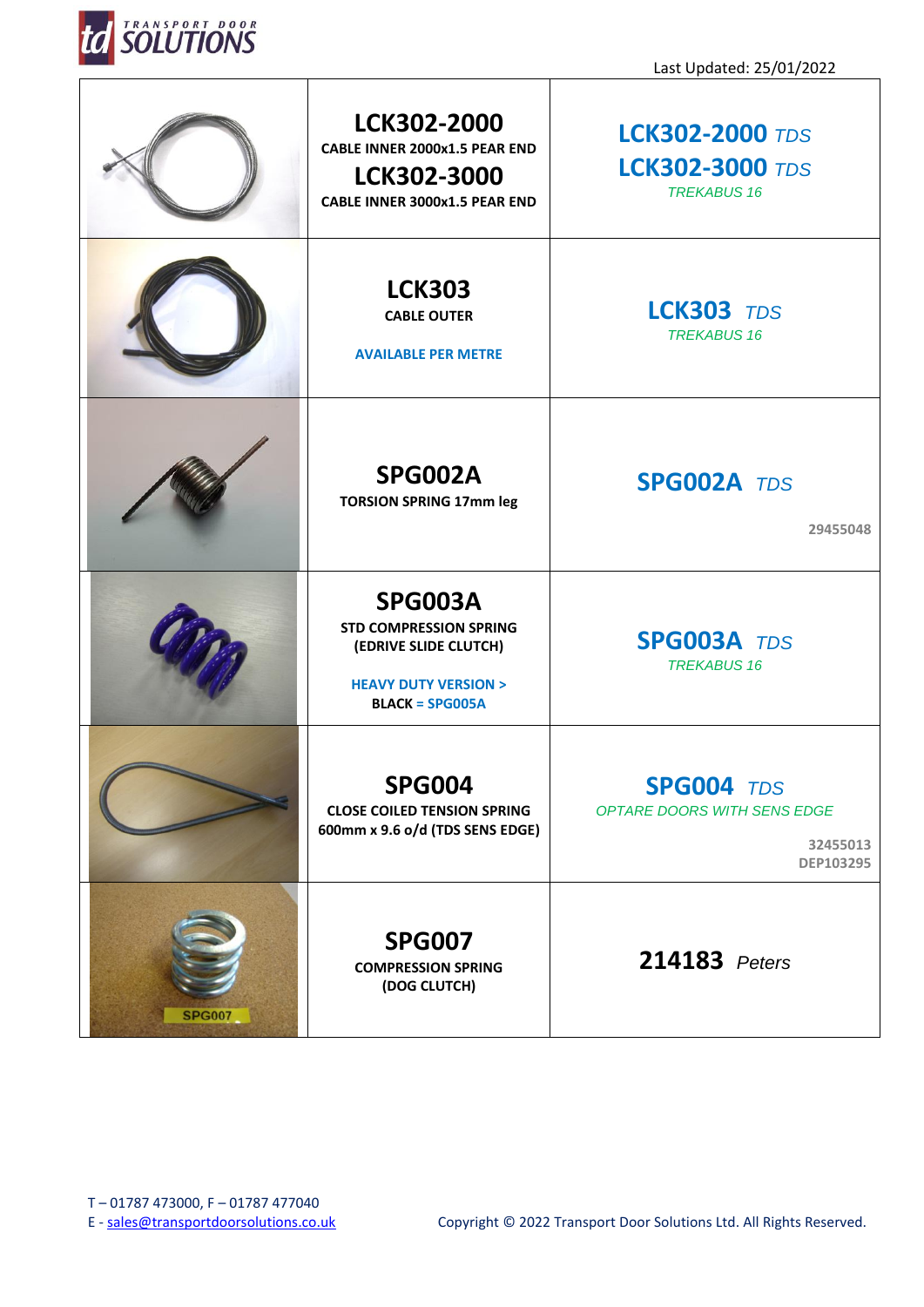

| <b>SPG008</b><br><b>DEANS SMALL 600mm SPRING</b>              | <b>0104492</b> Deans                                     |
|---------------------------------------------------------------|----------------------------------------------------------|
| <b>SPG010</b><br><b>FULL LOOPS EXTENSION SPRING</b>           | 216023 Peters<br><b>USED ON PETERS GLIDER DOOR LOCKS</b> |
| <b>SPG011</b><br><b>COMPRESSION SPRING</b>                    | 216205 Peters<br><b>USED ON PETERS GLIDER DOOR LOCKS</b> |
| <b>SPG012</b><br><b>DEANS COMPRESSION SPRING</b>              | <b>068004</b> Deans                                      |
| <b>SPG015</b><br><b>INNER CLUTCH SPRING</b>                   | 214642 Peters                                            |
| <b>SPG017</b><br>DR FLAP RETURN SPRING NO.1 -<br><b>DEANS</b> | <b>D49821</b> Deans                                      |
| <b>SPG018</b><br>DR FLAP RETURN SPRING NO.2 -<br><b>DEANS</b> | <b>D49882</b> Deans                                      |

T – 01787 473000, F – 01787 477040<br>E - sales@transportdoorsolutions.co.uk

Copyright © 2022 Transport Door Solutions Ltd. All Rights Reserved.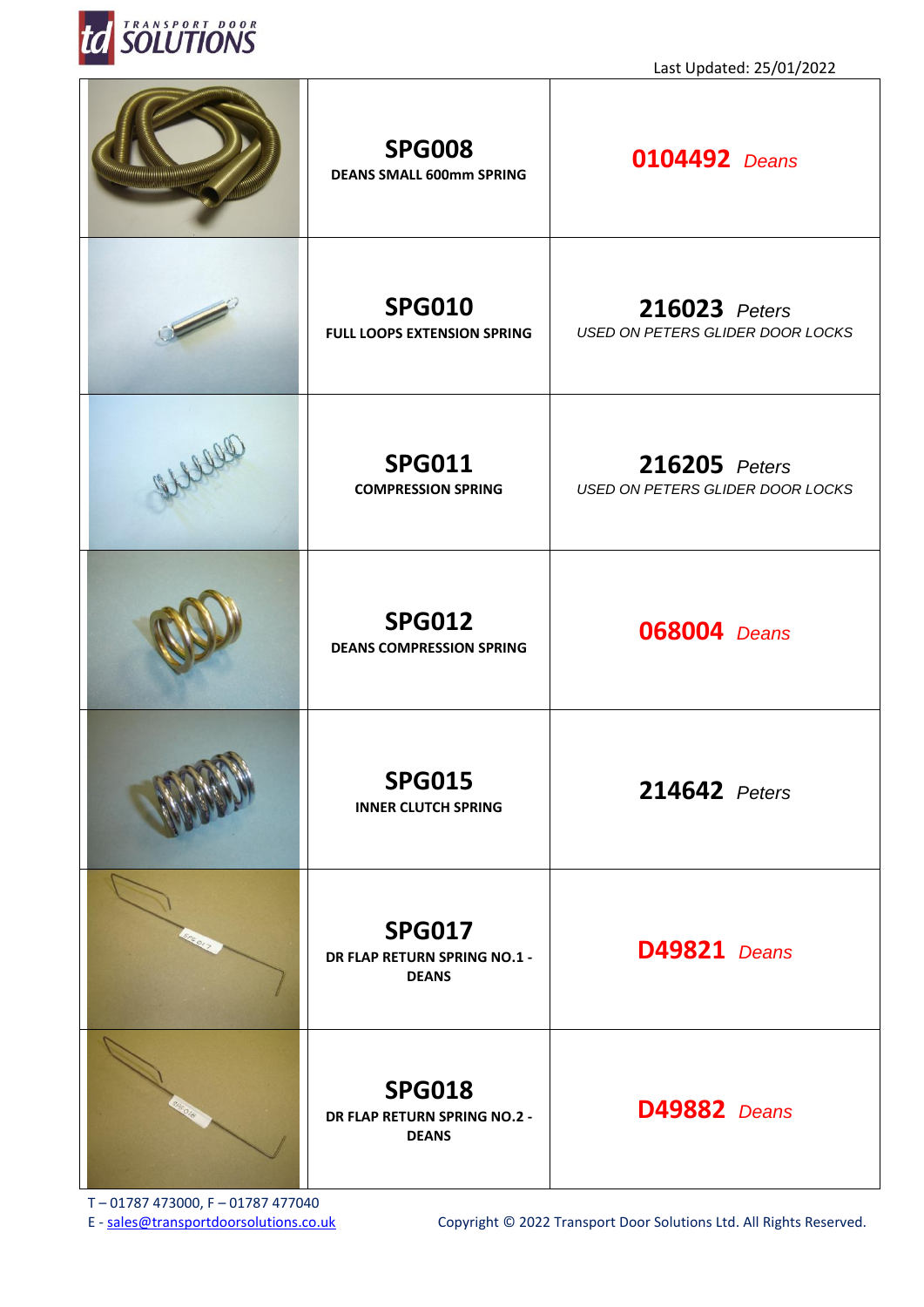

|                                      | <b>SPG019</b><br>Id=14.75 Lg=25 swg=1.82<br>Top of doorshaft arm for Door<br>height adjustment spring on<br>Kirkert door system by Deans | <b>0100604</b> Deans                                           |
|--------------------------------------|------------------------------------------------------------------------------------------------------------------------------------------|----------------------------------------------------------------|
|                                      | <b>SPG020</b><br><b>SPRING CLIP</b><br>(TDS FOLDER DOORS)                                                                                | <b>SPG020 TDS</b><br>DEP103293                                 |
|                                      | <b>SPG021</b><br><b>INNER CLUTCH SPRING</b>                                                                                              | <b>0101248</b> Deans<br><b>TRAVERSE CYLINDER - PLUG SLIDER</b> |
| Ø6.5 x 11 Coils<br>Ø33.5<br>108.5    | <b>SPG024</b><br><b>COMPRESSION SPRING</b>                                                                                               | <b>883143A0</b> Masats                                         |
| 026.4<br>Bore-Ø13.0<br>76mm<br>4.6mm | <b>SPG025</b><br><b>COMPRESSION SPRING</b><br><b>YELLOW</b>                                                                              | <b>Tbc#</b> Revar                                              |
|                                      | <b>B704</b><br><b>CABLE PS 1225</b>                                                                                                      | <b>B704</b> Ventura<br><b>DED-00277</b>                        |
|                                      | <b>B705</b><br>CABLE PS 1485                                                                                                             | <b>B705</b> Ventura<br><b>DED-00278</b>                        |

T – 01787 473000, F – 01787 477040<br>E - sales@transportdoorsolutions.co.uk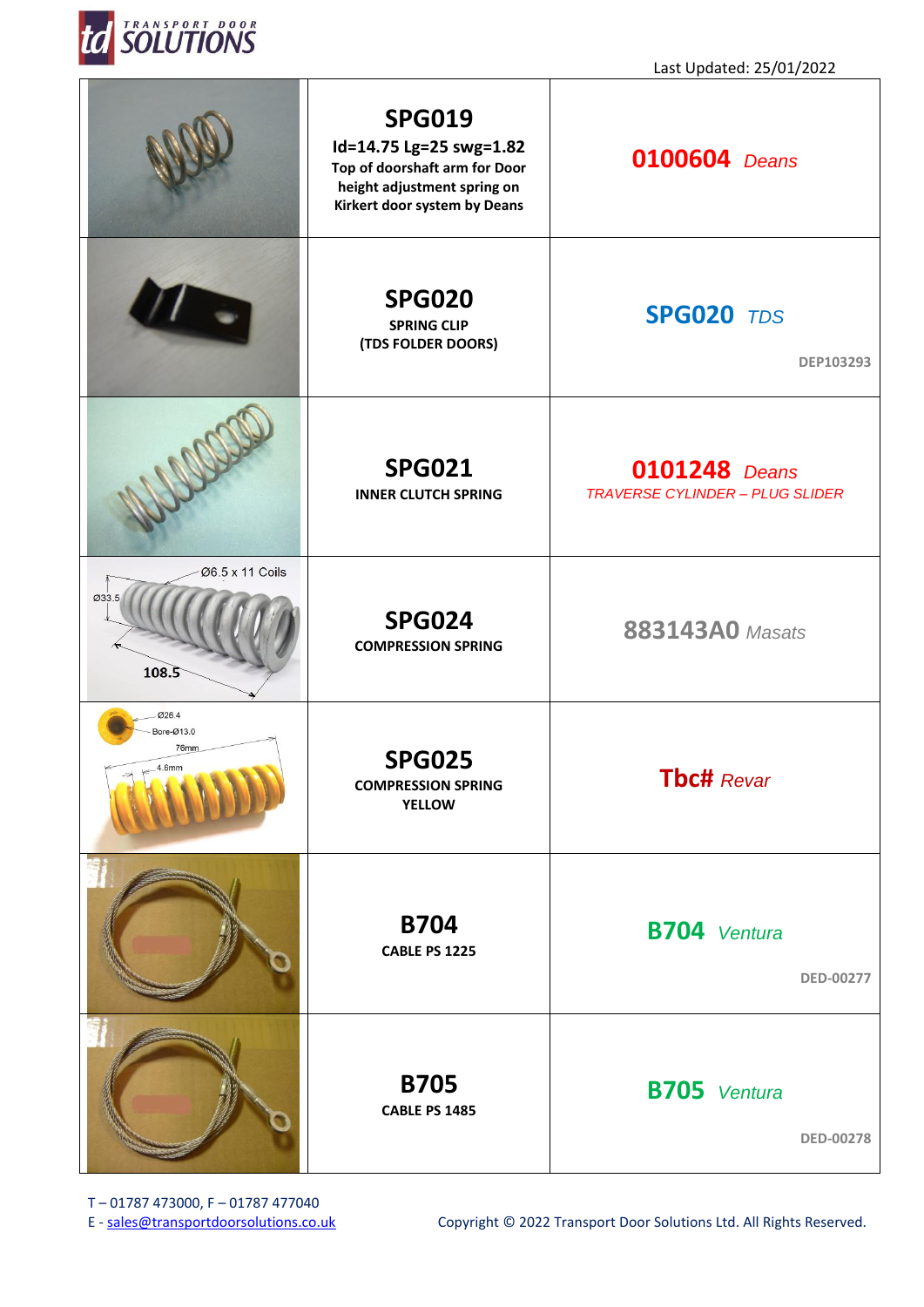

| C494 | C494<br><b>CATERPILLAR CABLE(L=500mm)</b>          | C494 Ventura                                                                                                                                                                                                    |
|------|----------------------------------------------------|-----------------------------------------------------------------------------------------------------------------------------------------------------------------------------------------------------------------|
| C495 | C495<br><b>CATERPILLAR CONNECTION</b>              | C495 Ventura                                                                                                                                                                                                    |
|      | C714<br><b>TOOTHED BELT PULLEY HTD36-</b><br>3M-15 | C714 Ventura                                                                                                                                                                                                    |
| D172 | D172<br>CABLE 1314mm                               | D172 Ventura<br><b>WRIGHTBUS STREETCAR PS</b><br><b>DED-00320</b>                                                                                                                                               |
| D535 | <b>D535</b><br>CABLE 1214mm                        | <b>D535</b> Ventura<br>ADL E200 SD PS + E400 DD PS, PLAXTON<br>PRESIDENT DD PS, EAST LANCS SD PS +<br>OLYMPUS DD PS, MCV SD EVOLUTION PS,<br>POLISH SCANIA OMNICITY DD PS<br>42-5145-135<br>32450141<br>1780430 |
|      | E324<br><b>SPRING - EMERGENCY CYLINDER</b>         | E324 Ventura<br>6690847L013                                                                                                                                                                                     |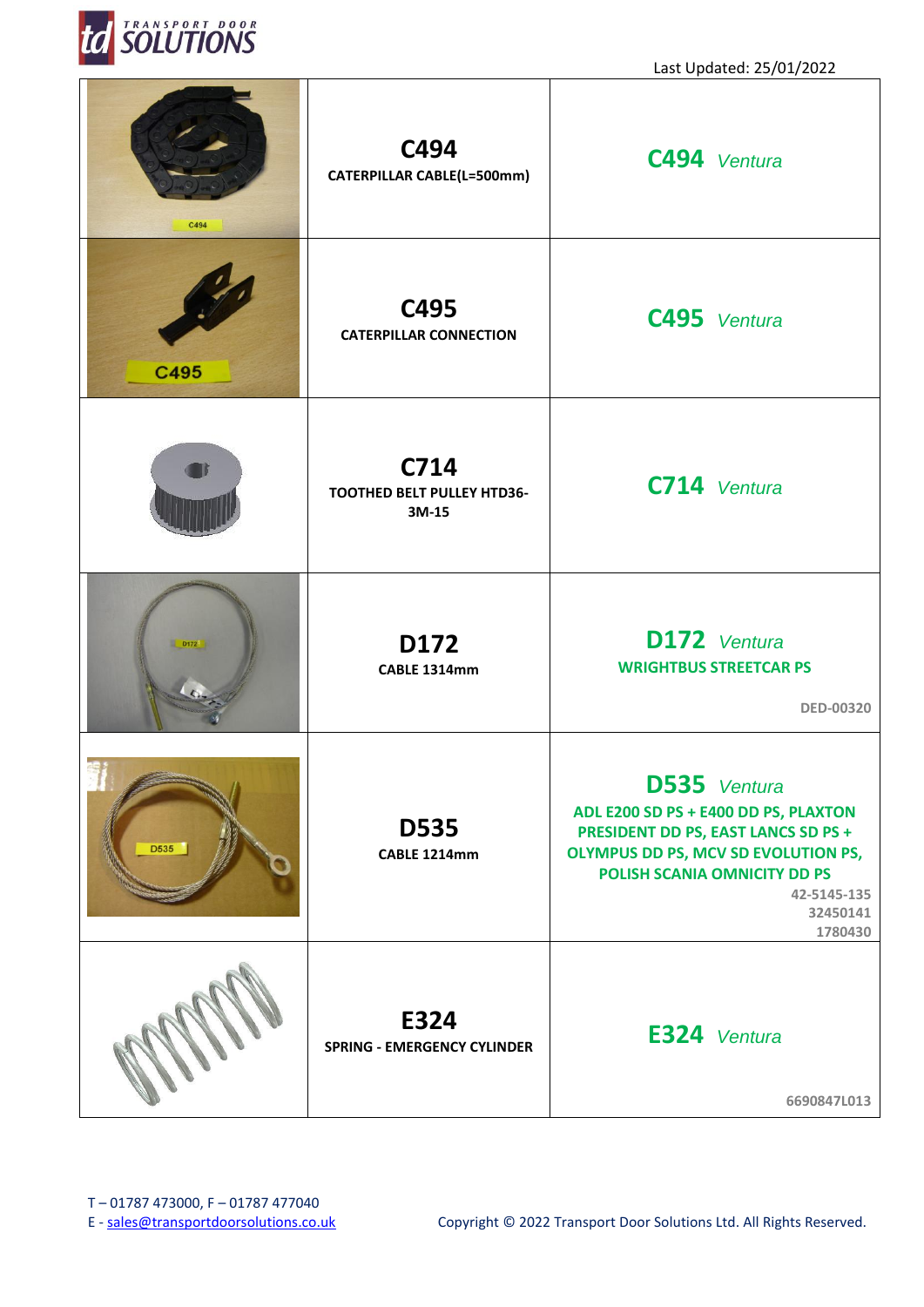

П

|                                | F164<br>PS CABLE 1410                            | F164 Ventura<br><b>ADL E400 MMC PS (EARLIER)</b>                                                                                           |
|--------------------------------|--------------------------------------------------|--------------------------------------------------------------------------------------------------------------------------------------------|
| ,,,,,,,,,,,,,,,,,,,,,,<br>J353 | J353<br><b>TORSION SPRING</b><br>(BUTTON FLAP)   | J353 Ventura<br>6690803L43                                                                                                                 |
| J357                           | <b>J357</b><br><b>HINGE ROD</b><br>(BUTTON FLAP) | J357 Ventura<br>6690802L43                                                                                                                 |
|                                | J400<br>CABLE 1314mm ASSY                        | J400 Ventura<br><b>WRIGHTBUS ECLIPSE SD PS + STREETCAR PS,</b><br><b>OPTARE SD TEMPO PS</b><br><b>DSP-00099</b><br>6690802L120<br>28450060 |
|                                | J407<br>CABLE 1214mm ASSY                        | J407 Ventura<br><b>OPTARE SD PS VERSA</b><br>6690827N33                                                                                    |
|                                | K745<br><b>FLAP TORSION SPRING</b>               | K745 Ventura<br><b>IG3 ACTIVE FLAPS</b><br><b>DED-00430</b><br>66903313<br>33-19113                                                        |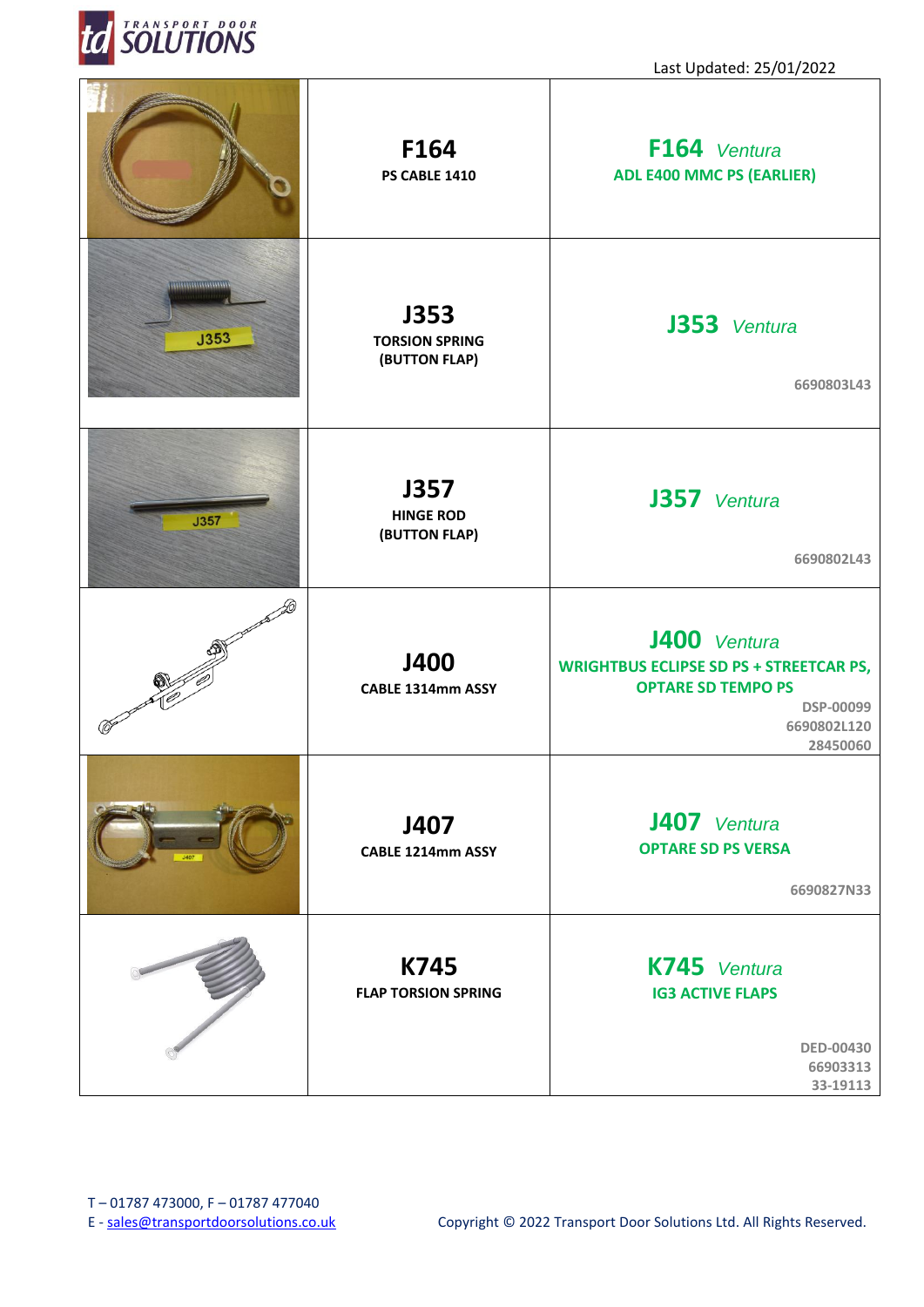

| L794<br><b>FLAP TORSION SPRING</b><br>(IG4 ACTIVE FLAPS)<br><b>UPGRADED &gt; SEE S555</b> | L794 Ventura<br><b>EARLIER IG4 ACTIVE FLAPS 2010-13</b><br><b>DED-00516</b><br>6690819D177 |
|-------------------------------------------------------------------------------------------|--------------------------------------------------------------------------------------------|
| <b>0574</b><br>CABLE 1234mm ASSY                                                          | <b>0574</b> Ventura<br><b>WRIGHTBUS NBFL DD PS</b><br>DEV-00791                            |
| <b>0575</b><br><b>CABLE PS 1234</b>                                                       | <b>0575</b> Ventura                                                                        |
| <b>S555</b><br><b>EXTENSION SPRING TR1310</b><br>< PREVIOUS VERSION                       | S555 Ventura<br>IG4 ACTIVE FLAPS (2013 >)<br><b>DEV-00379</b><br>6690813D237               |
| <b>S929</b><br>PS CABLE ASSY (2xS951)                                                     | S929 Ventura<br><b>DEV-00394</b>                                                           |
| <b>S951</b><br><b>PS2 CABLE 1579</b>                                                      | S951 Ventura<br><b>DEV-00395</b>                                                           |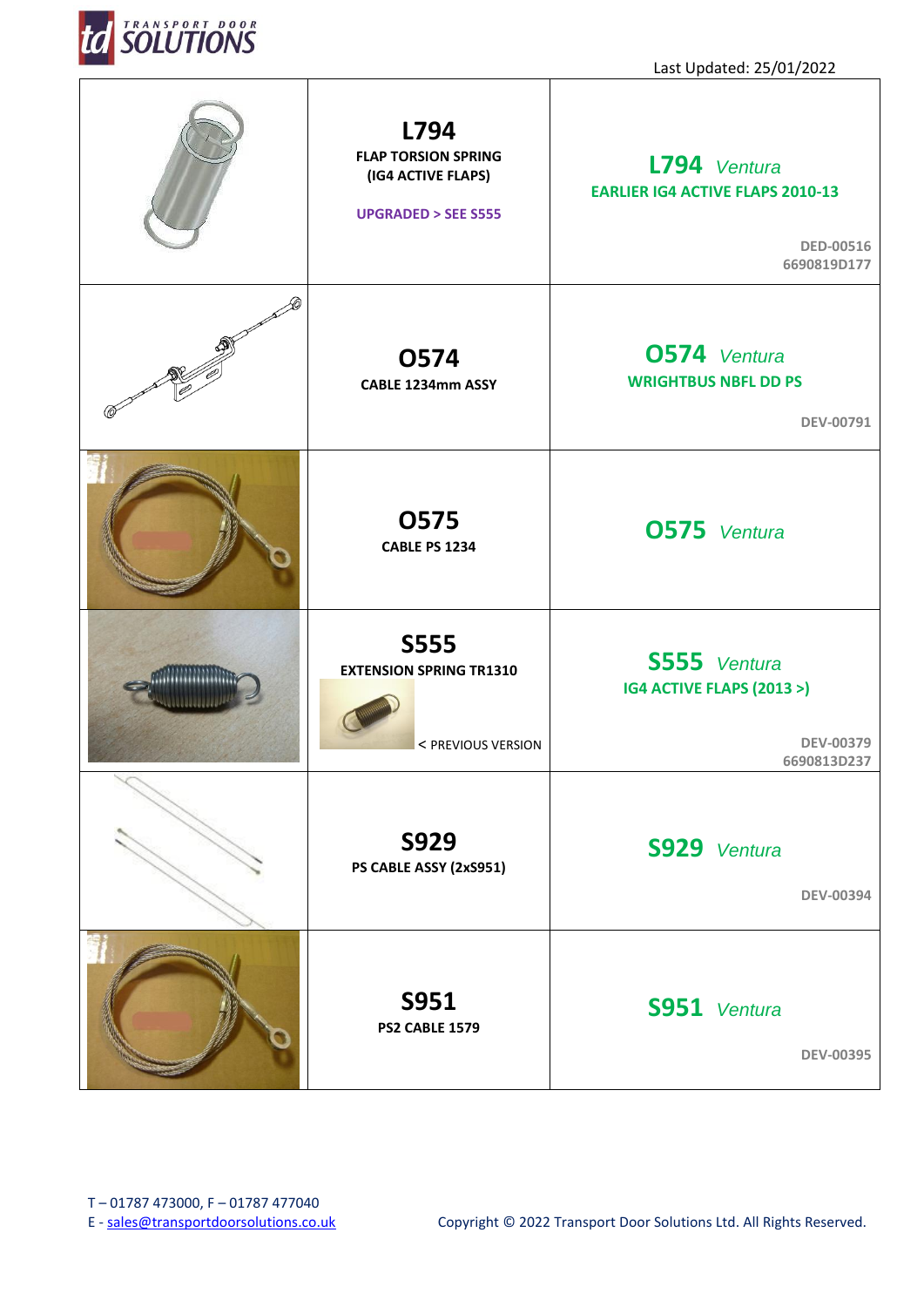

|                                                    | <b>VA0946</b><br><b>MOTOR SHAFT COUPLER 10-12</b><br># KEY = VB4801                        | VA0946 Ventura<br><b>ADL E200 EV PSE</b><br>6690821E001                                  |
|----------------------------------------------------|--------------------------------------------------------------------------------------------|------------------------------------------------------------------------------------------|
| 1425<br>1297<br>64<br>64<br>54<br>54               | <b>VA1035</b><br>PS2 CABLE 1425 (NO EYELET)                                                | <b>VA1035</b> Ventura<br><b>ADL E400 MMC PS (LATER VA1284-8 &gt;)</b>                    |
| 1575<br>64<br>64<br>54<br>54                       | <b>VA1829</b><br>PS2 CABLE 1575 (NO EYELET)                                                | <b>VA1829</b> Ventura<br><b>WB GEMINI 3 PS2</b>                                          |
| Outer cable<br>Flat wire coil<br>$rac{5700}{2000}$ | <b>VA6278</b><br><b>RS EMERGENCY CABLE ASSY</b><br>(PEAR END)<br>(USED WITH VA5470 DEVICE) | VA6278 Ventura<br><b>MELLOR ORION RS ELEC</b><br><b>MANUAL EMERG RELEASE</b>             |
|                                                    | <b>VA7083</b><br><b>RS EMERGENCY CABLE ASSY</b><br>(FORK END)<br>(USED WITH VA7680 DEVICE) | VA7083 Ventura<br><b>MELLOR ORION RS ELEC</b><br><b>MANUAL EMERG RELEASE</b><br># LATEST |
| 1560<br>58<br>38<br>Min. 35<br>M6x1                | <b>VA8634</b><br>PS2 CABLE 1560MM<br>$(USED 07/16 - 03/17)$                                | <b>VA8946</b> Ventura<br>6690833L013                                                     |
|                                                    | <b>VA9088 (C715)</b><br>RS TOOTHED BELT HTD 225-3M<br>(75)                                 | <b>VA9088</b> Ventura                                                                    |